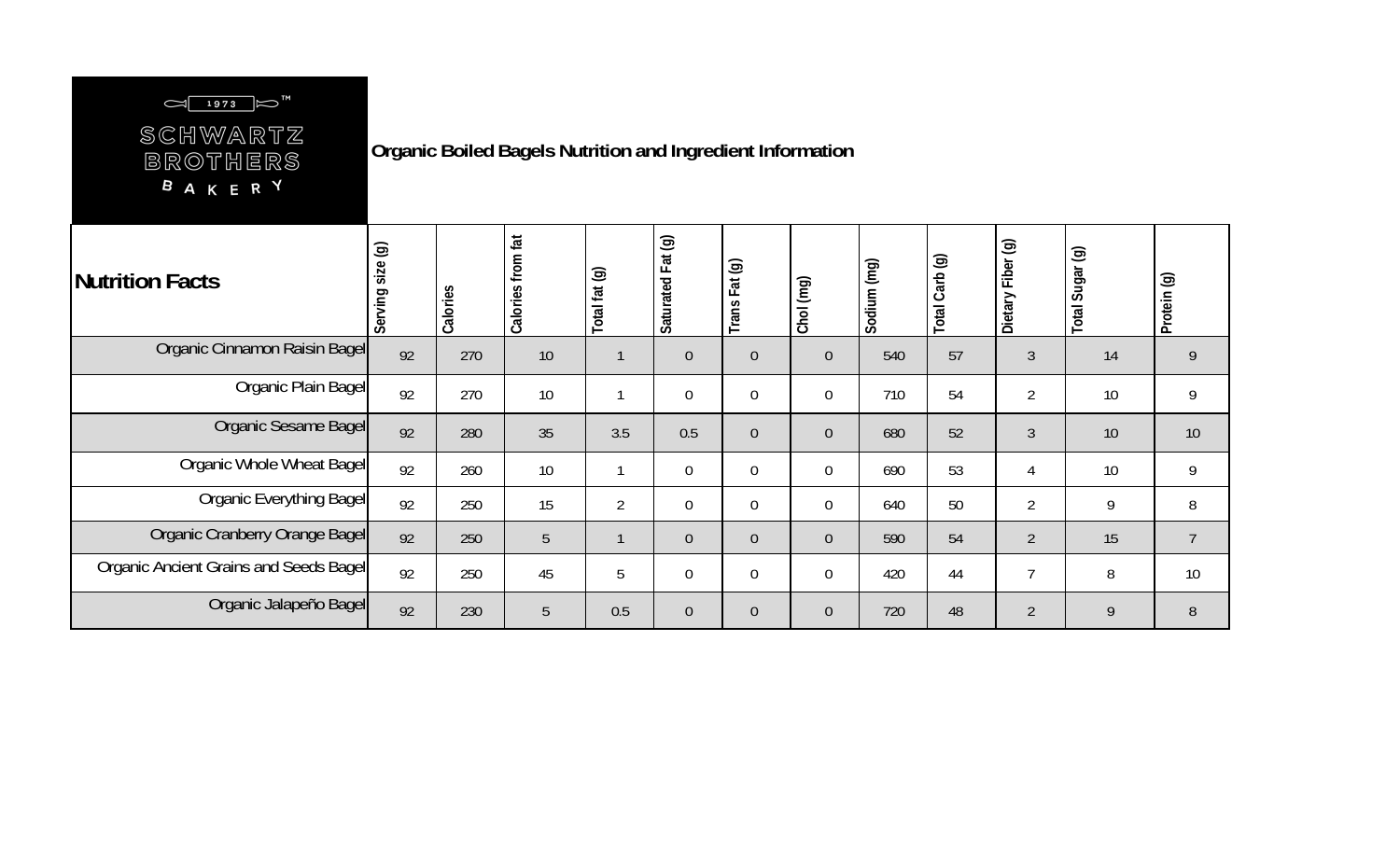## **Ingredients**

Organic Cinnamon Raisin Bagel Ingredients:Organic Wheat Flour, Water, Organic Cane Sugar, Organic Raisins, Organic Wheat Gluten, Sea Salt, Organic Dough Conditioner (Organic Wheat Flour, Natural Enzymes, Ascorbic Acid), Or Organic Cultured Wheat Flour (For Freshness), Yeast, Organic Malt. Allergens: Contains Egg, Milk, Wheat. May Contain Peanut, Soy, Tree Nuts.

Organic Plain Bagel Ingredients: Organic Wheat Flour, Water, Organic Cane Sugar, Organic Sesame Seeds, Organic Wheat Gluten, Sea Salt, Organic Dough Conditioner (Organic Wheat Flour, Natural Enzymes, Ascorbic Acid), Organi Flour (For Freshness), Organic Malt, Yeast. Allergens: Contains Egg, Milk, Wheat. May Contain: Peanut, Soy, Tree Nuts

Organic Sesame Bagel Ingredients: Organic Wheat Flour, Water, Organic Cane Sugar, Organic Wheat Gluten, Sea Salt, Organic Dough Conditioner (Organic Wheat Flour, Natural Enzymes, Ascorbic Acid), Organic Cultered Wheat Flou Organic Malt, Yeast. Allergens: Contains Egg, Milk, Wheat. May Contain: Peanut, Soy, Tree Nuts.

Organic Whole Wheat Bagel Ingredients: Organic Whole Wheat Flour, Water, Organic Cane Sugar, Organic Wheat Gluten, Sea Salt, Organic Dough Conditioner (Organic Wheat Flour, Natural Enzymes, Ascorbic Acid), Organic Cultered Freshness), Organic Malt, Yeast. Allergens: Contains Wheat. May Contain: Egg, Soy. May Contain Traces of Tree Nuts

Organic Everything Bagel Ingredients: Organic Wheat Flour, Water, Organic Cane Sugar, Contains 2% Or Less Of The Following: Organic Sesame Seeds, Organic Vital Wheat Gluten, Sea Salt, Organic Yellow Cornmeal, Organic Cultu Freshness), Dough Conditioner (Mined Calcium Sulfate, Ascorbic Acid), Yeast, Sea Salt And Enzymes (For Freshness), Organic Poppy Seeds, Organic Onions, Organic Barley Malt, Organic Whole Caraway Seeds, Organic Garlic. Alle Wheat. May Contain: Egg, Soy. May Contain Traces of Other Grains & Seeds.

Organic Cranberry Orange Bagel Ingredients: Organic Wheat Flour, Water, Organic Cane Sugar, Organic Cranberries (Organic Cranberries, Organic Sunflower Oil), Contains 2% Or Less Of The Following: Organic Vital Wheat Gluten Cornmeal, Sea Salt, Organic Orange Zest (Organic Orange Peel, Water), Organic Cultured Wheat Flour (For Freshness), Dough Conditioner (Mined Calcium Sulfate, Ascorbic Acid), Yeast, Sea Salt And Enzymes (For Freshness), Org Allergens: Contains Wheat. May Contain: Egg, Soy. May Contain Traces of Other Grains & Seeds.

Organic Ancient Grains and Seeds Bagel Ingredients: Organic Whole Wheat Flour, Water, Organic Seeds Blend (Organic Flaxseeds, Organic Sunflower Seeds, Organic Pumpkin Seeds, Organic Black Sesame Seeds), Organic Cane Sugar, Cracked Wheat, Organic Vital Wheat Gluten, Contains 2% Or Less Of The Following: Organic Yellow Cornmeal, Organic Cultured Wheat Flour (For Freshness), Organic Flax Seed Meal, Organic Molasses, Sea Salt, Dough Conditioner Sulfate, Ascorbic Acid), Organic Quinoa, Organic Buckwheat Flour, Organic Dehulled Barley, Organic Rye Flour, Organic Amaranth, Yeast, Sea Salt And Enzymes (For Freshness), Organic Barley Malt. Allergens: Contains Wheat. M May Contain Traces of Other Grains & Seeds.